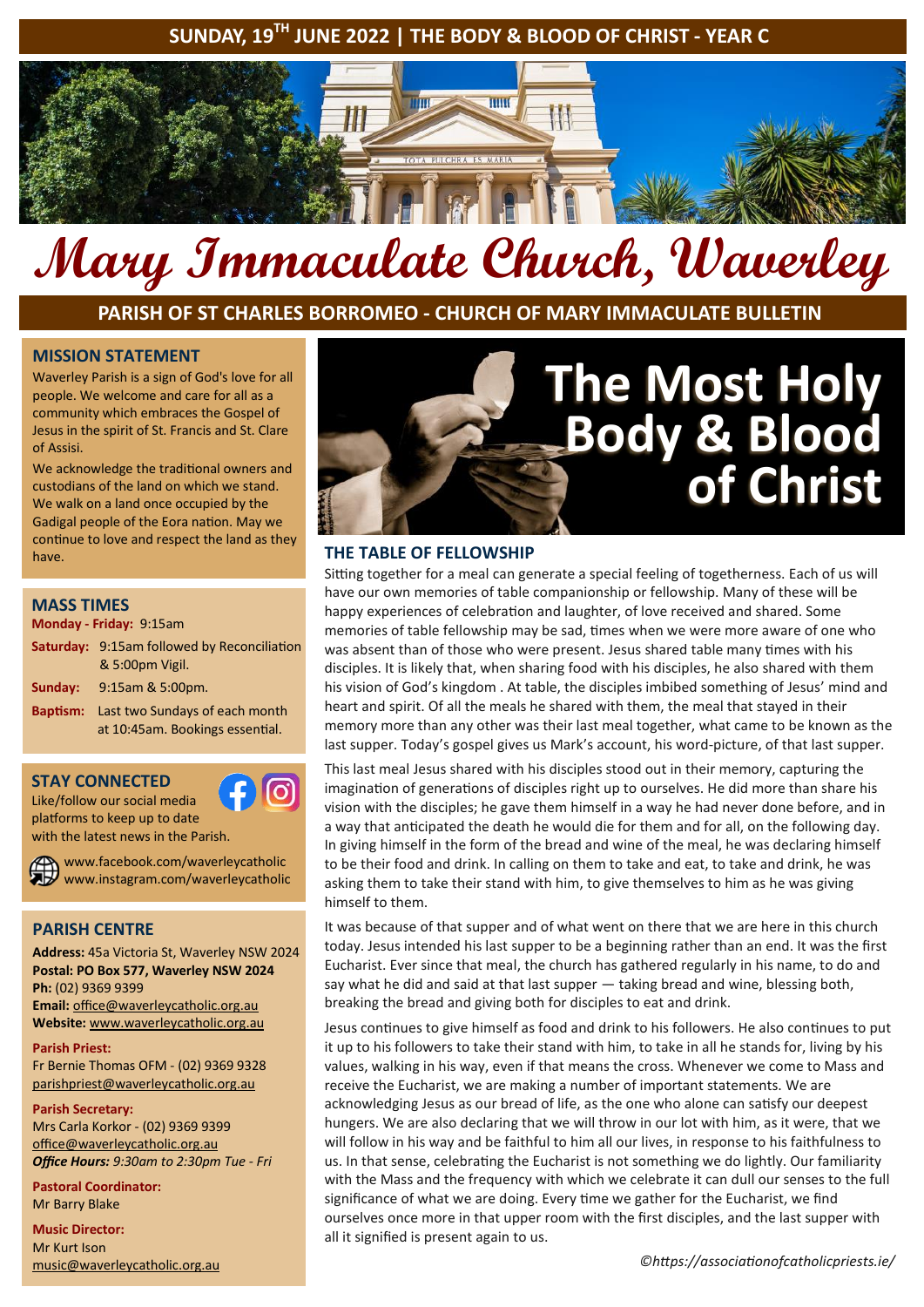# **SUNDAY, 19TH JUNE 2022 | THE BODY & BLOOD OF CHRIST - YEAR C**

#### **ENTRANCE ANTIPHON:**

He fed them with the finest wheat and satisfied them with honey from the rock.

#### **FIRST READING: GENESIS 14:18-20**

When Abram heard that his nephew, Lot, had been taken captive, he led forth his trained men, and routed the abductors.

After Abram's return King Melchizedek of Salem brought out bread and wine; he was priest of God Most High. He blessed Abram and said, "Blessed be Abram by God Most High, maker of heaven and earth; and blessed be God Most High, who has delivered your enemies into your hand!"

And Abram gave him one tenth of everything.

#### **RESPONSORIAL PSALM: 109:1-4**

The Lord's revelation to my Master: 'Sit on my right: I will put your foes beneath your feet.'

The Lord will send from Zion your sceptre of power: rule in the midst of all your foes.

A prince from the day of your birth on the holy mountains; from the womb before the daybreak I begot you.

The Lord has sworn an oath he will not change. 'You are a priest for ever, a priest like Melchizedek of old.'

**FOR 9.15AM SUNDAY**  *You are a priest for ever, in the line of Melchizedek*



#### **SECOND READING: 1 CORINTHIANS 11:23-26**

Beloved, I received from the Lord what I also handed on to you, that the Lord Jesus on the night when he was betrayed took a loaf of bread, and when he had given thanks, he broke it and said, "This is my body that is for you. Do this in remembrance of me." In the same way he took the cup also, after supper, saying, "This cup is the new covenant in my blood. Do this, as often as you drink it, in remembrance of me." For as often as you eat this bread and drink the cup, you proclaim the Lord's death until he comes.

#### **GOSPEL ACCLAIMATION: JOHN 6:51-52**

Alleluia, alleluia! I am the living bread from heaven, says the Lord; whoever eats this bread will live for ever. Alleluia!

#### **GOSPEL: LUKE 9:11-17**

Jesus spoke to the crowds about the kingdom of God, and healed those who needed to be cured.

The day was drawing to a close, and the twelve came to him and said, "Send the crowd away, so that they may go into the surrounding villages and countryside, to lodge and get provisions; for we are here in a deserted place."

But Jesus said to them, "You give them something to eat." They said, "We have no more than five loaves and two fish - unless we are to go and buy food for all these people." For there were about five thousand men.

And Jesus said to his disciples, "Make the people sit down in groups of about fifty each." They did so and made them all sit down.

And taking the five loaves and the two fish, he looked up to heaven, and blessed and broke them, and gave them to the disciples to set before the crowd.

And all ate and were filled. What was left over was gathered up, twelve baskets of broken pieces.

#### **PRAYERS OF THE FAITHFUL**

*Presider: Jesus made the crowds welcome and talked to them about the kingdom of God. In a spirit of hospitality, let us pray for the needs of our world and our community.* 

We pray for Pope Francis and all our Church leaders; clergy, lay and religious. Like Melchizedek, may they continue to serve the people of God with faithful and joyful hearts. We pray to the Lord. *Lord hear our prayer*

We pray for refugees and asylum seekers. May world communities, and their leaders, welcome persons seeking a safe place to call home and uphold their right to decent living conditions. We pray to the Lord. *Lord hear our prayer*

We pray for the persons in our world who go hungry every day. May our sharing at the Lord's table change and inspire us, to share generously with persons who are poor and hungry. We pray to the Lord. *Lord hear our prayer*

We pray for our parish community. May the love of God poured into our hearts move us to deeply respect and listen to each other and care for each other. We pray to the Lord. *Lord hear our prayer*

We pray for the farmers and horticulturalists of our nation. May their care of the land and humane care of animals be priorities in the way land is worked and food produced. We pray to the Lord. *Lord hear our prayer*

We pray for persons in the world enduring untold suffering due to fighting, war and the pandemic. May they receive the healing care and comfort they need. We pray to the Lord. *Lord hear our prayer*

*You desire, O God, to feed your people. We are your people who have come to your table today. Hear the prayers we bring you so that all may come to live in the fellowship of your love. Grant these prayers in the name of Christ our Lord, Amen.*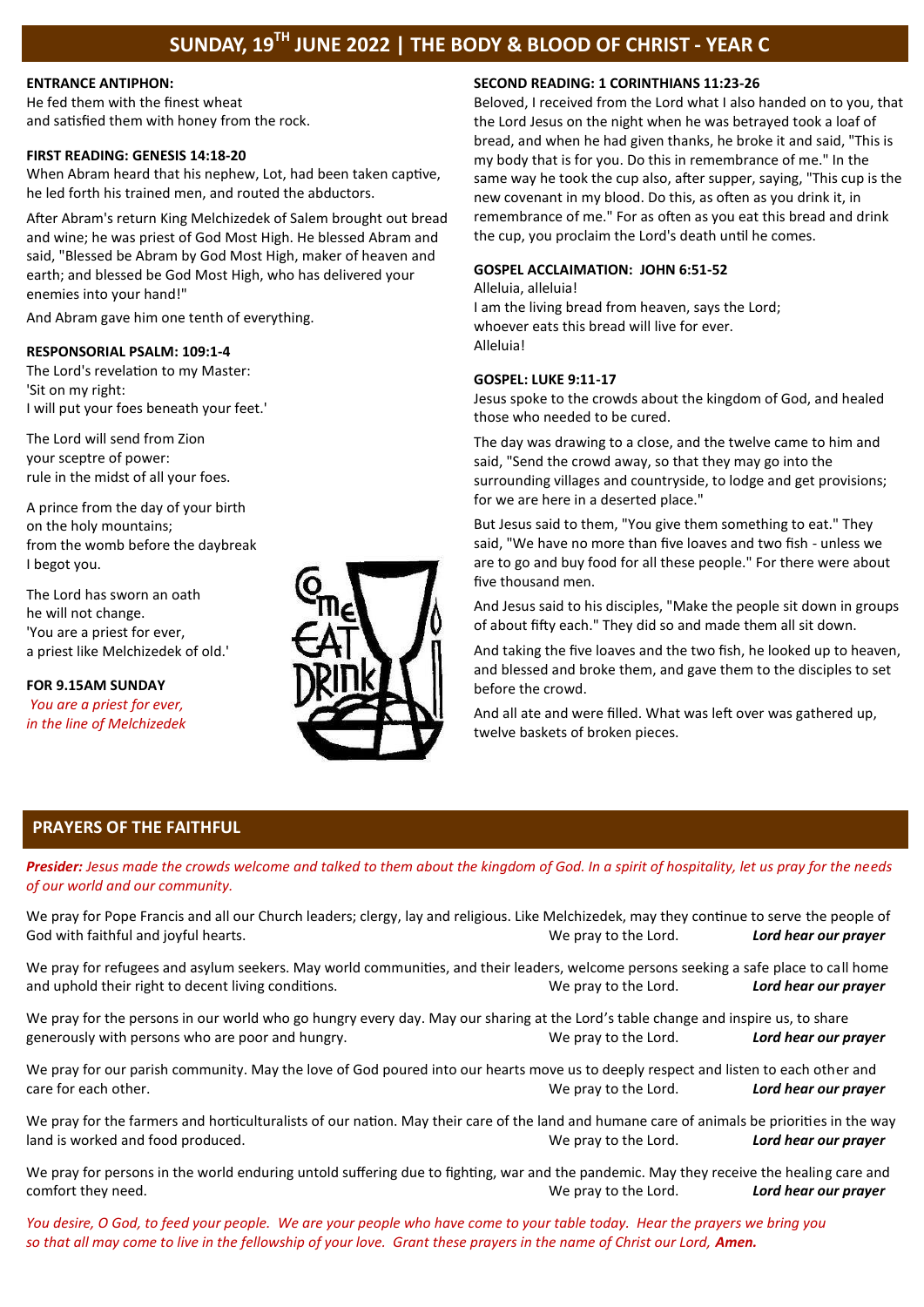Glory to God in the highest, and on earth peace to people of good will. We praise you, we bless you, we adore you, we glorify you, we give you thanks for your great glory, Lord God, heavenly King, O God, almighty Father. Lord Jesus Christ, Only Begotten Son, Lord God, Lamb of God, Son of the Father, you take away the sins of the world, have mercy on us; you take away the sins of the world, receive our prayer; you are seated at the right hand of the Father, have mercy on us. For you alone are the Holy One, you alone are the Lord, you alone are the Most High, Jesus Christ, with the Holy Spirit, in the glory of God the Father. *Amen.* 

#### **APOSTLES' CREED**

I believe in God, the Father Almighty, Creator of heaven and earth; and in Jesus Christ, His only Son, our Lord: Who was conceived by the Holy Spirit, born of the Virgin Mary; suffered under Pontius Pilate, was crucified, died and was buried. He descended into hell; on the third day He rose again from the dead; He ascended into heaven, and is seated at the right hand of God the Father Almighty; from there He will come to judge the living and the dead. I believe in the Holy Spirit, the holy catholic church, the communion of Saints, the forgiveness of sins, the resurrection of the body, and life everlasting. *Amen.*

#### **WEEKDAY READINGS**

| 20th             | 2 Kings 17:5-8, 13-15, 18     |
|------------------|-------------------------------|
|                  | Matthew $7:1-5$               |
| 21st             | 2 Kings 19:9-11, 14-21, 31-36 |
|                  | Matthew 7:6, 12-14            |
| 22 <sub>nd</sub> | 2 Kings 22:8-13; 23:1-3       |
|                  | Matthew 7:15-20               |
| 23rd             | 2 Kings 24:8-17               |
|                  | <b>Matthew 7:21-29</b>        |
| 24th             | Ezekiel 34:11-16              |
|                  | Luke 15:3-7                   |
| 25th             | Isaiah 49:1-6                 |
|                  | Ps 138:1-3, 13-15             |
|                  | Luke 1:57-66. 80              |

# **GLORIA MASS INTENTIONS**

**Those who are sick:** Ann Thomas (Fr Bernie's Mum), Michelle Byrne, Allana Vedder, Mike Newman, Lizzie Prior, Gaye Zammit, Jeff Linfoot, Tanja Gerzina, Rose Colombo, Anna Dziedzic, Juliet Lum, Robert Saunders, Margaret Ryan, Patricia Furner, Fr Nick Lucas, Michael Connery, Rosie & Lucy Warwar, Fr Tony Doherty & Margaret Roper.

**Those with anniversaries at this time:** Alan Pritchard (14/06), Vincenzo Meoli (19/06), Antonio Meoli (20/06), Igor Tadinac (20/6), Joy Turner (21/06), Jack Duncan (22/06), Peter Chin (23/6)

## **NEWS & NOTICES**

#### **WORLD MEETING OF FAMILIES 22 - 26 JUNE 2022**

Every three years since 1994, the Church has celebrated the World Meeting of Families in a different city of the world. In 2022 the event will be hosted by the Diocese of Rome with Pope Francis leading special celebrations. However, the Holy Father has also asked that the World Meeting of Families be celebrated concurrently in every diocese of the world in 2022. The idea is for families to gather locally around their bishop to explore and celebrate the theme of "Family love: A vocation and a path to holiness." Visit: [www.family.catholic.org.au](https://pmrc.ontraport.com/c/s/2Q9/Hr51/6/rw2R/DiQ/69Cakp/sAXfk1xRNZ/P/P/Qb) for info.

#### **PLANNED GIVING ENVELOPES**

The current series of planned giving envelopes finishes on Sunday, 26 June. The next series will be available next weekend. We thank you for your support!

#### **SACRAMENT OF CONFIRMATION**

Please pray for all students preparing to receive the Sacrament of Confirmation this weekend. Please also note the Sacrament of Confirmation will be celebrated during the Vigil Mass this Saturday at 5pm. This mass will be a slightly longer and larger mass due to students receiving this Sacrament.

#### **WISH TO DONATE ONLINE?**

We are pleased to offer the option for

Parishioners or visitors to donate online through our website. Scan this QR code to donate through CBA. Questions? Call 9369 9399 or email for info:



office@waverleycatholic.org.au.



CAROLINE.DOHERTY@SYD.CATHOLIC.EDU.AU